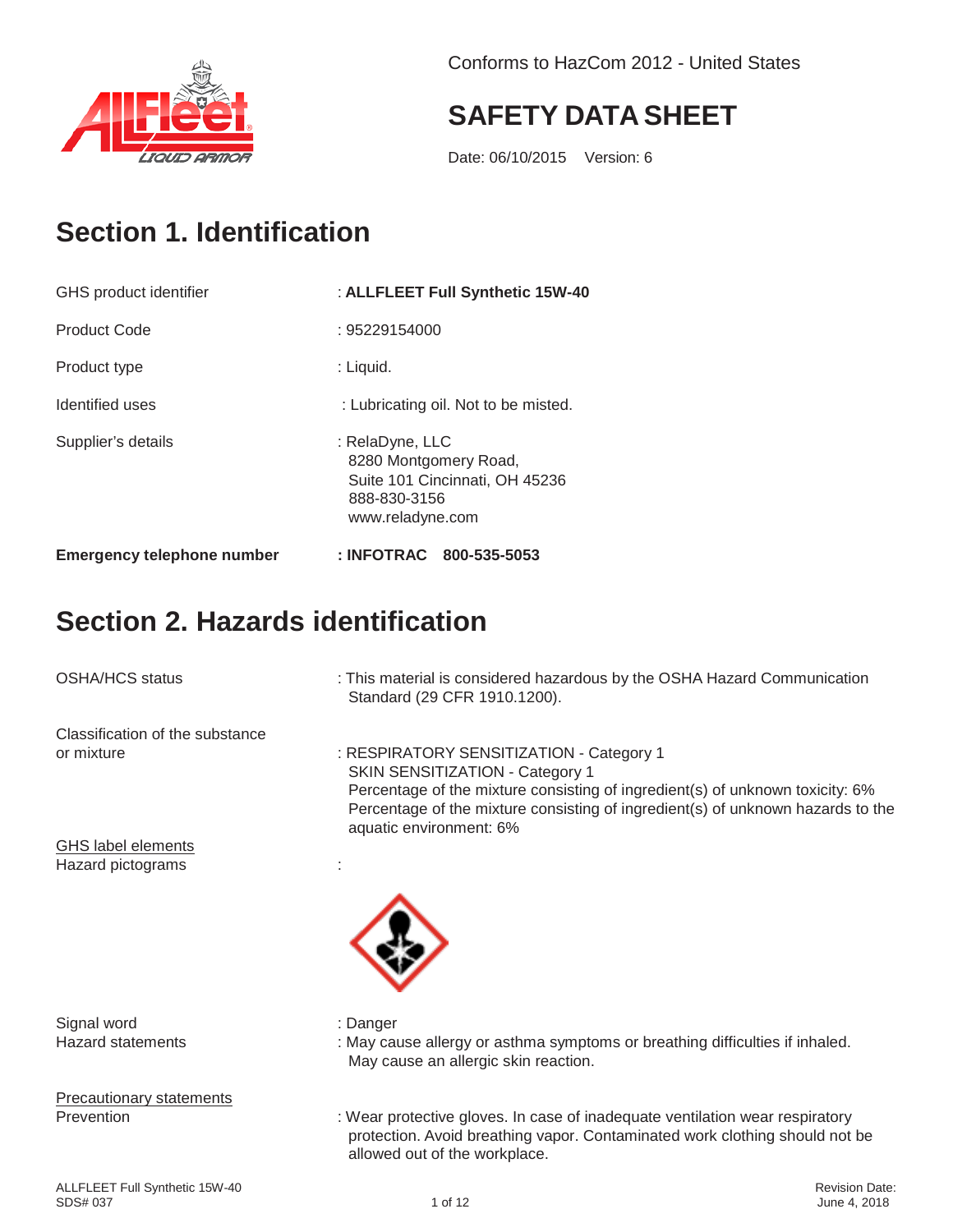| Response                         | : IF INHALED: If breathing is difficult, remove victim to fresh air and keep at rest<br>in a position comfortable for breathing. If experiencing respiratory symptoms:<br>Call a POISON CENTER or physician. IF ON SKIN: Wash with plenty of soap<br>and water. Wash contaminated clothing before reuse. If skin irritation or rash<br>occurs: Get medical attention. |
|----------------------------------|-----------------------------------------------------------------------------------------------------------------------------------------------------------------------------------------------------------------------------------------------------------------------------------------------------------------------------------------------------------------------|
| Storage                          | : Not applicable.                                                                                                                                                                                                                                                                                                                                                     |
| Disposal                         | : Dispose of contents and container in accordance with all local, regional,<br>national and international regulations.                                                                                                                                                                                                                                                |
| Hazards not otherwise classified | : None known.                                                                                                                                                                                                                                                                                                                                                         |

### **Section 3. Composition/information on ingredients**

| Substance/mixture                                          | : Mixture                          |
|------------------------------------------------------------|------------------------------------|
| Other means of identification                              | : Not available.                   |
| CAS number/other identifiers<br>CAS number<br>Product code | : Not applicable.<br>: 95229154000 |
| <b>United States</b>                                       |                                    |

Ingredient name  $\vert \% \vert$  /  $\vert$   $\sim$   $\vert$  CAS number Diphenylamine **122-39-4**  $\begin{bmatrix} 0.1 - 1 \\ 0.1 - 1 \end{bmatrix}$  122-39-4 Ethylenediamine 0.1 - 1 107-15-3

Any concentration shown as a range is to protect confidentiality or is due to batch variation. There are no additional ingredients present which, within the current knowledge of the supplier and in the concentrations applicable, are classified as hazardous to health or the environment and hence require reporting in this section.

Occupational exposure limits, if available, are listed in Section 8.

### **Section 4. First aid measures**

#### Description of necessary first aid measures

Eye contact **induces in the set of the U.S.** Immediately flush eyes with plenty of water, occasionally lifting the upper and lower eyelids. Check for and remove any contact lenses. Continue to rinse for at least 20 minutes. Get medical attention if irritation occurs.

Inhalation : Remove victim to fresh air and keep at rest in a position comfortable for breathing. If it is suspected that fumes are still present, the rescuer should wear an appropriate mask or self-contained breathing apparatus. If not breathing, if breathing is irregular or if respiratory arrest occurs, provide artificial respiration or oxygen by trained personnel. It may be dangerous to the person providing aid to give mouth-to-mouth resuscitation.

> Get medical attention. If necessary, call a poison center or physician. If uncon scious, place in recovery position and get medical attention immediately. Maintain an open airway.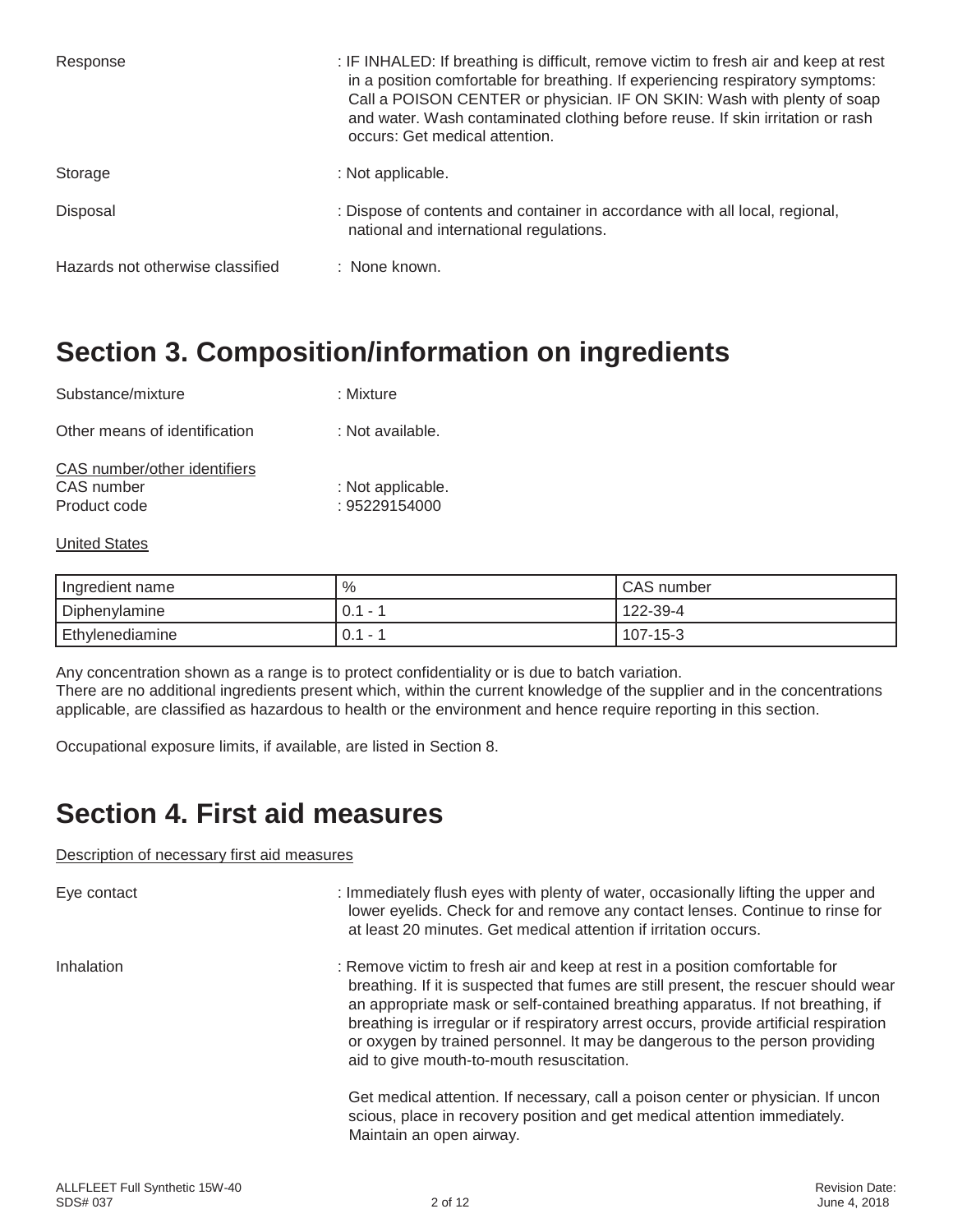| Skin contact                                                                         | : Wash with plenty of soap and water. Remove contaminated clothing and<br>shoes. Wash contaminated clothing thoroughly with water before removing it, or<br>wear gloves. Continue to rinse for at least 20 minutes. Get medical attention.<br>In the event of any complaints or symptoms, avoid further exposure. Wash<br>clothing before reuse. Clean shoes thoroughly before reuse.                                                        |  |
|--------------------------------------------------------------------------------------|----------------------------------------------------------------------------------------------------------------------------------------------------------------------------------------------------------------------------------------------------------------------------------------------------------------------------------------------------------------------------------------------------------------------------------------------|--|
| Ingestion                                                                            | : Wash out mouth with water. If material has been swallowed and the exposed<br>person is conscious, give small quantities of water to drink. Stop if the exposed<br>person feels sick as vomiting may be dangerous. Do not induce vomiting<br>unless directed to do so by medical personnel. Never give anything by mouth to<br>an unconscious person. Get medical attention if symptoms occur.                                              |  |
| Most important symptoms/effects, acute and delayed<br>Potential acute health effects |                                                                                                                                                                                                                                                                                                                                                                                                                                              |  |
| Eye contact                                                                          | : No known significant effects or critical hazards.                                                                                                                                                                                                                                                                                                                                                                                          |  |
| Inhalation                                                                           | : May cause allergy or asthma symptoms or breathing difficulties if inhaled.                                                                                                                                                                                                                                                                                                                                                                 |  |
| Skin contact                                                                         | : May cause an allergic skin reaction.                                                                                                                                                                                                                                                                                                                                                                                                       |  |
| Ingestion                                                                            | : No known significant effects or critical hazards.                                                                                                                                                                                                                                                                                                                                                                                          |  |
| Over-exposure signs/symptoms                                                         |                                                                                                                                                                                                                                                                                                                                                                                                                                              |  |
| Eye contact                                                                          | : No known significant effects or critical hazards.                                                                                                                                                                                                                                                                                                                                                                                          |  |
| Inhalation                                                                           | : Adverse symptoms may include the following: wheezing and breathing<br>difficulties. Asthma                                                                                                                                                                                                                                                                                                                                                 |  |
| Skin contact                                                                         | : Adverse symptoms may include the following: irritation, redness                                                                                                                                                                                                                                                                                                                                                                            |  |
| Ingestion                                                                            | : No known significant effects or critical hazards                                                                                                                                                                                                                                                                                                                                                                                           |  |
| Indication of immediate medical attention and special treatment needed, if necessary |                                                                                                                                                                                                                                                                                                                                                                                                                                              |  |
| Notes to physician                                                                   | : Treat symptomatically. Contact poison treatment specialist immediately if large<br>quantities have been ingested or inhaled.                                                                                                                                                                                                                                                                                                               |  |
| Specific treatments<br>Protection of first-aiders                                    | : No specific treatment.<br>: No action shall be taken involving any personal risk or without suitable training.<br>If it is suspected that fumes are still present, the rescuer should wear an ap<br>propriate mask or self-contained breathing apparatus. It may be dangerous to<br>the person providing aid to give mouth-to-mouth resuscitation. Wash<br>contaminated clothing thoroughly with water before removing it, or wear gloves. |  |
|                                                                                      |                                                                                                                                                                                                                                                                                                                                                                                                                                              |  |

See toxicological information (Section 11)

## **Section 5. Fire-fighting measures**

# Extinguishing media Suitable extinguishing media : Use an extinguishing agent suitable for the surrounding fire. Unsuitable extinguishing media : None known.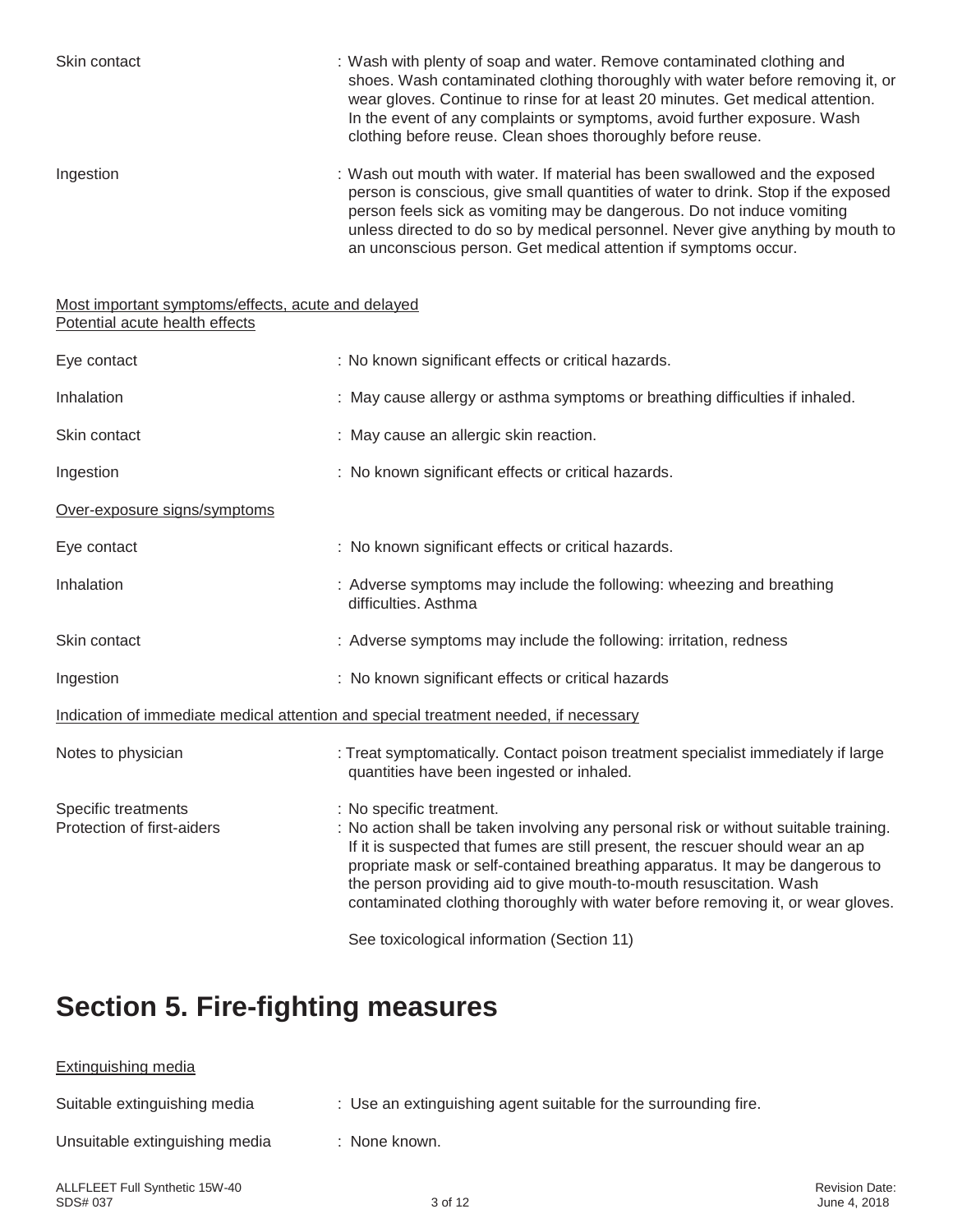| Specific hazards arising from<br>the chemical     | : No specific fire or explosion hazard.                                                                                                                                     |
|---------------------------------------------------|-----------------------------------------------------------------------------------------------------------------------------------------------------------------------------|
| Hazardous thermal decomposition<br>products       | : No specific data.                                                                                                                                                         |
| Special protective actions for<br>fire-fighters   | : No special protection is required.                                                                                                                                        |
| Special protective equipment for<br>fire-fighters | : Fire-fighters should wear appropriate protective equipment and self-contained<br>breathing apparatus (SCBA) with a full face-piece operated in positive pressure<br>mode. |

### **Section 6. Accidental release measures**

Personal precautions, protective equipment and emergency procedures

| For non-emergency personnel                           | : Keep unnecessary and unprotected personnel from entering. Do not touch or<br>walk through spilled material. Avoid breathing vapor or mist. Provide adequate<br>ventilation. Wear appropriate respirator when ventilation is inadequate. Put on<br>appropriate personal protective equipment. |
|-------------------------------------------------------|------------------------------------------------------------------------------------------------------------------------------------------------------------------------------------------------------------------------------------------------------------------------------------------------|
| For emergency responders                              | : If specialized clothing is required to deal with the spillage, take note of any<br>information in Section 8 on suitable and unsuitable materials. See also the<br>information in "For non-emergency personnel".                                                                              |
| Environmental precautions                             | : Avoid dispersal of spilled material and runoff and contact with soil, waterways,<br>drains and sewers. Inform the relevant authorities if the product has caused<br>environmental pollution (sewers, waterways, soil or air).                                                                |
| Methods and materials for containment and cleaning up |                                                                                                                                                                                                                                                                                                |
| Spill                                                 | : Stop leak if without risk. Move containers from spill area. Approach release<br>for an internal machines and the second contract and a second constant of contract of the fi                                                                                                                 |

from upwind. Prevent entry into sewers, water courses, basements or confined areas. Wash spillages into an effluent treatment plant or proceed as follows. Contain and collect spillage with non-combustible, absorbent material e.g. sand, earth, vermiculite or diatomaceous earth and place in container for disposal according to local regulations (see Section 13). Dispose via a licensed waste disposal contractor. Contaminated absorbent material may pose the same hazard as the spilled product. Note: see

Section 1 for emergency contact information and Section 13 for waste disposal.

### **Section 7. Handling and storage**

#### Precautions for safe handling

Protective measures : Put on appropriate personal protective equipment (see Section 8). Persons with a history of skin sensitization problems or asthma, allergies or chronic or recurrent respiratory disease should not be employed in any process in which this product is used. Do not get in eyes or on skin or clothing. Do not ingest.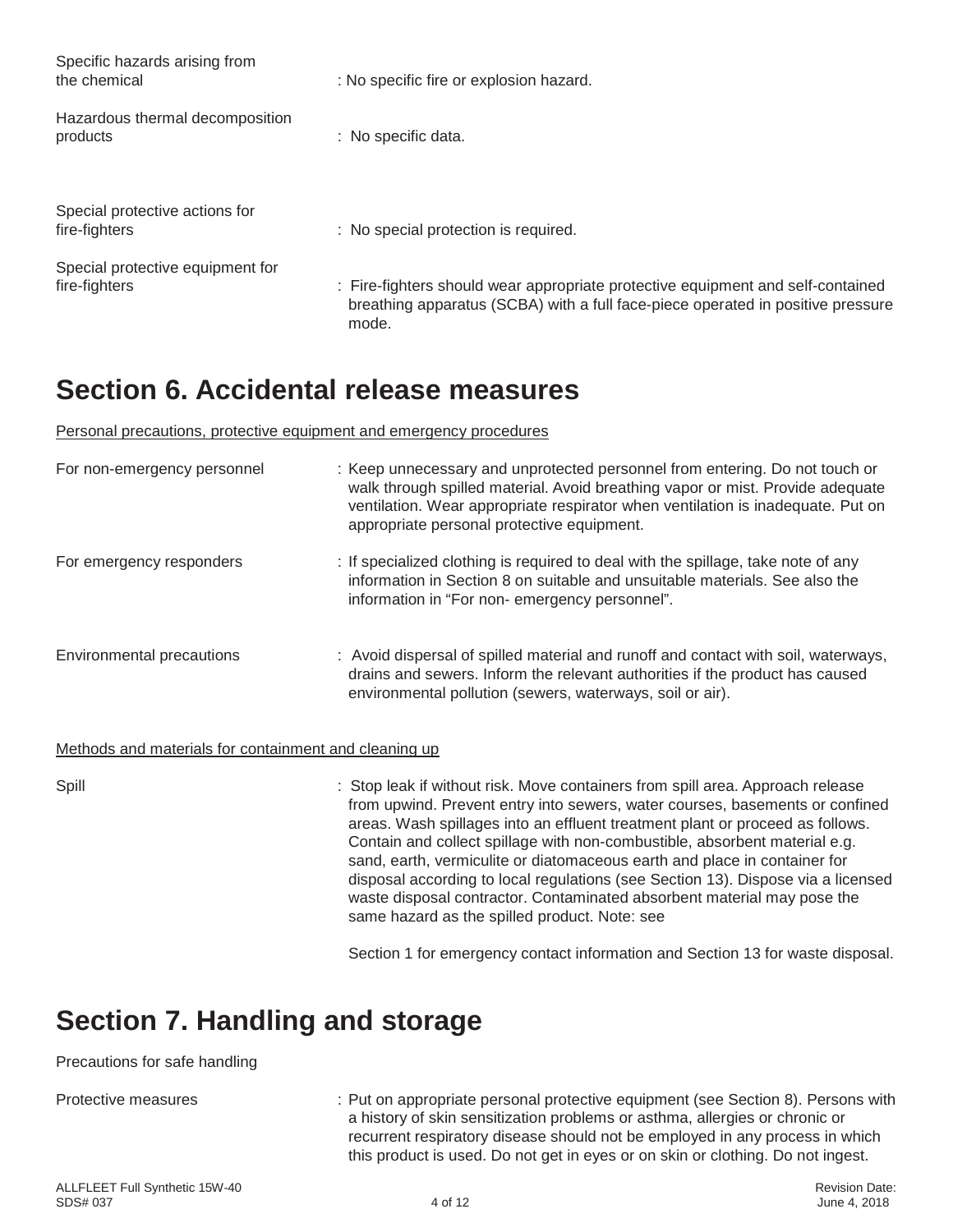| closed when not in use. Empty containers retain product residue and can be<br>hazardous. Avoid contact with used product. Do not reuse container.                                                                                                                                                                                                                                                                                                                                                                |
|------------------------------------------------------------------------------------------------------------------------------------------------------------------------------------------------------------------------------------------------------------------------------------------------------------------------------------------------------------------------------------------------------------------------------------------------------------------------------------------------------------------|
|                                                                                                                                                                                                                                                                                                                                                                                                                                                                                                                  |
| : Eating, drinking and smoking should be prohibited in areas where this material<br>is handled, stored and processed. Workers should wash hands and face before<br>eating, drinking and smoking. Remove contaminated clothing and protective<br>equipment before entering eating areas. See also Section 8 for additional<br>information on hygiene measures.                                                                                                                                                    |
|                                                                                                                                                                                                                                                                                                                                                                                                                                                                                                                  |
| : Store in accordance with local regulations. Store in original container protected<br>from direct sunlight in a dry, cool and well-ventilated area, away from<br>incompatible materials (see Section 10) and food and drink. Keep<br>container tightly closed and sealed until ready for use. Containers that have<br>been opened must be carefully resealed and kept upright to prevent leakage.<br>Do not store in unlabeled containers. Use appropriate containment to avoid<br>environmental contamination. |
|                                                                                                                                                                                                                                                                                                                                                                                                                                                                                                                  |

### **Section 8. Exposure controls/personal protection**

#### Control parameters

Occupational exposure limits

| Ingredient name | <b>Exposure limits</b>                                                                                                                                                                                                                                                                    |
|-----------------|-------------------------------------------------------------------------------------------------------------------------------------------------------------------------------------------------------------------------------------------------------------------------------------------|
| Diphenylamine   | ACGIH TLV (United States, 6/2013).<br>TWA: 10 mg/m <sup>3</sup> 8 hours.<br>NIOSH REL (United States, 4/2013).<br>TWA: 10 mg/m <sup>3</sup> 10 hours.<br>OSHA PEL 1989 (United States, 3/1989).<br>TWA: 10 ppm 8 hours.                                                                   |
| Ethylenediamine | ACGIH TLV (United States, 6/2013). Absorbed through skin.<br>TWA: 10 ppm 8 hours.<br>NIOSH REL (United States, 4/2013).<br>TWA: 25 mg/m <sup>3</sup> 10 hours.<br>TWA: 10 ppm 10 hours.<br>OSHA PEL (United States, 2/2013).<br>TWA: $25 \text{ mg/m}^3$ 8 hours.<br>TWA: 10 ppm 8 hours. |

Under conditions which may generate mists, the following exposure limits are recommended: ACGIH TLV TWA: 5 mg/m³ ; STEL: 10 mg/m³.

| Appropriate engineering controls           | : Use only with adequate ventilation. If user operations generate dust, fumes,<br>gas, vapor or mist, use process enclosures, local exhaust ventilation or other<br>engineering controls to keep worker exposure to airborne contaminants below<br>any recommended or statutory limits. |                                       |
|--------------------------------------------|-----------------------------------------------------------------------------------------------------------------------------------------------------------------------------------------------------------------------------------------------------------------------------------------|---------------------------------------|
| Environmental exposure controls            | : Emissions from ventilation or work process equipment should be checked to<br>ensure they comply with the requirements of environmental protection<br>legislation.                                                                                                                     |                                       |
| ALLFLEET Full Synthetic 15W-40<br>SDS# 037 | 5 of 12                                                                                                                                                                                                                                                                                 | <b>Revision Date:</b><br>June 4, 2018 |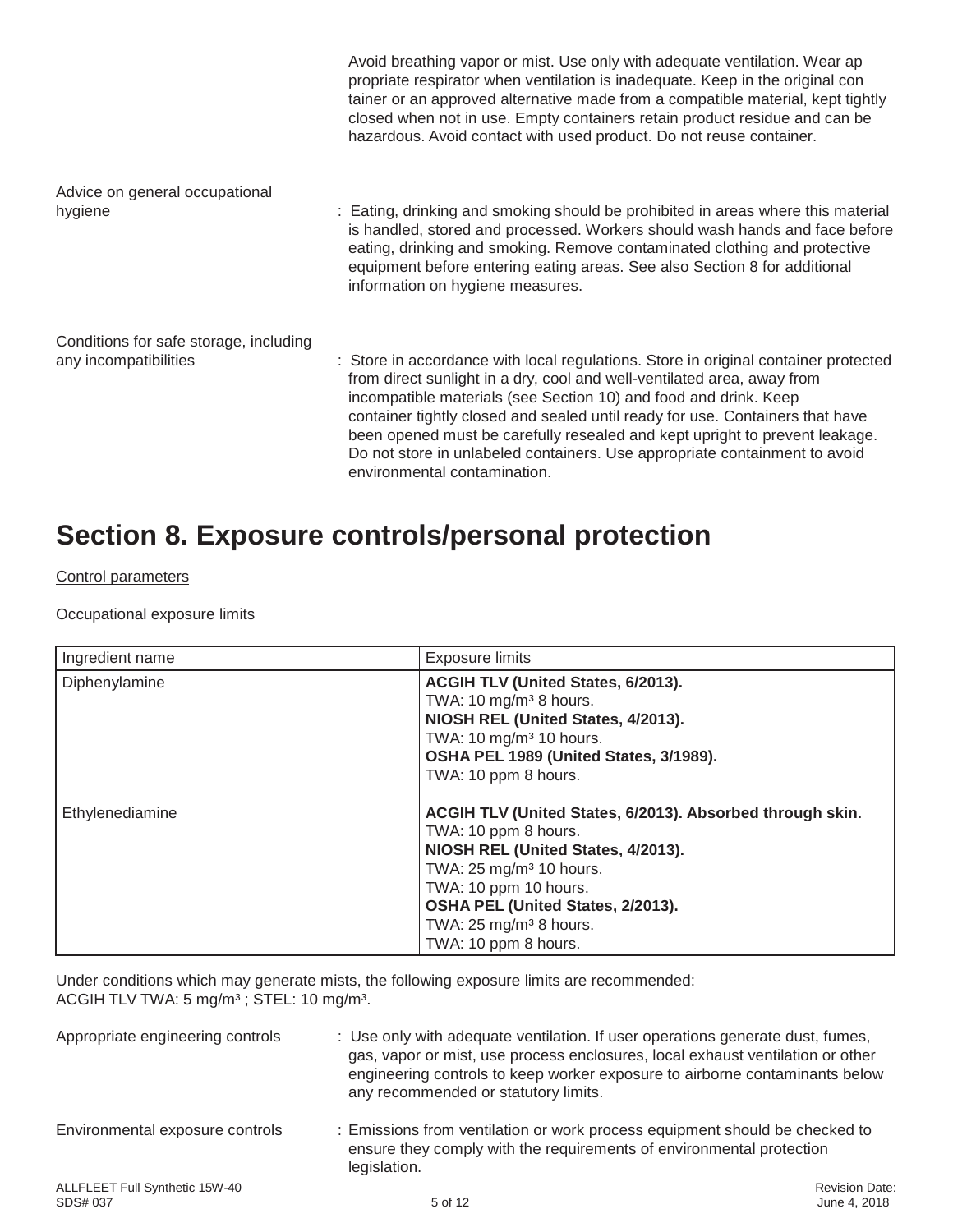#### Individual protection measures

| Hygiene measures       | : Wash hands, forearms and face thoroughly after handling chemical products,<br>before eating, smoking and using the lavatory and at the end of the working<br>period. Appropriate techniques should be used to remove potentially<br>contaminated clothing. Contaminated work clothing should not be allowed out<br>of the workplace. Wash contaminated clothing before reusing. Ensure that eye<br>wash stations and safety showers are close to the workstation location. |
|------------------------|------------------------------------------------------------------------------------------------------------------------------------------------------------------------------------------------------------------------------------------------------------------------------------------------------------------------------------------------------------------------------------------------------------------------------------------------------------------------------|
| Eye/face protection    | : Safety eyewear complying with an approved standard should be used when<br>a risk assessment indicates this is necessary to avoid exposure to liquid<br>splashes, mists, gases or dusts. If contact is possible, the following protection<br>should be worn, unless the assessment indicates a higher degree of protection:<br>safety glasses with side-shields.                                                                                                            |
| Skin protection        |                                                                                                                                                                                                                                                                                                                                                                                                                                                                              |
| Hand protection        | : Chemical-resistant, impervious gloves complying with an approved standard<br>should be worn at all times when handling chemical products if a risk<br>assessment indicates this is necessary.                                                                                                                                                                                                                                                                              |
| Body protection        | : Personal protective equipment for the body should be selected based on the<br>task being performed and the risks involved and should be approved by a<br>specialist before handling this product.                                                                                                                                                                                                                                                                          |
| Other skin protection  | : Appropriate footwear and any additional skin protection measures should be<br>selected based on the task being performed and the risks involved and should<br>be approved by a specialist before handling this product.                                                                                                                                                                                                                                                    |
| Respiratory protection | : Use a properly fitted, air-purifying or supplied air respirator complying with an<br>approved standard if a risk assessment indicates this is necessary. Respirator<br>selection must be based on known or anticipated exposure levels, the hazards<br>of the product and the safe working limits of the selected respirator.                                                                                                                                              |

### **Section 9. Physical and chemical properties**

| <b>Appearance</b>          |                                          |
|----------------------------|------------------------------------------|
| Physical state             | : Liquid. [Clear.]                       |
| Color                      | : Brown.                                 |
| Odor                       | : Mild / Hydrocarbon.                    |
| Odor threshold             | : Not available.                         |
| pH                         | : Not available.                         |
| Melting point / Pour point | : -40°C (-40°F)                          |
| Boiling point              | : Not available.                         |
| Flash point                | : Open cup: 238°C (460.4°F) [Cleveland.] |
| Evaporation rate           | : Not available.                         |
|                            |                                          |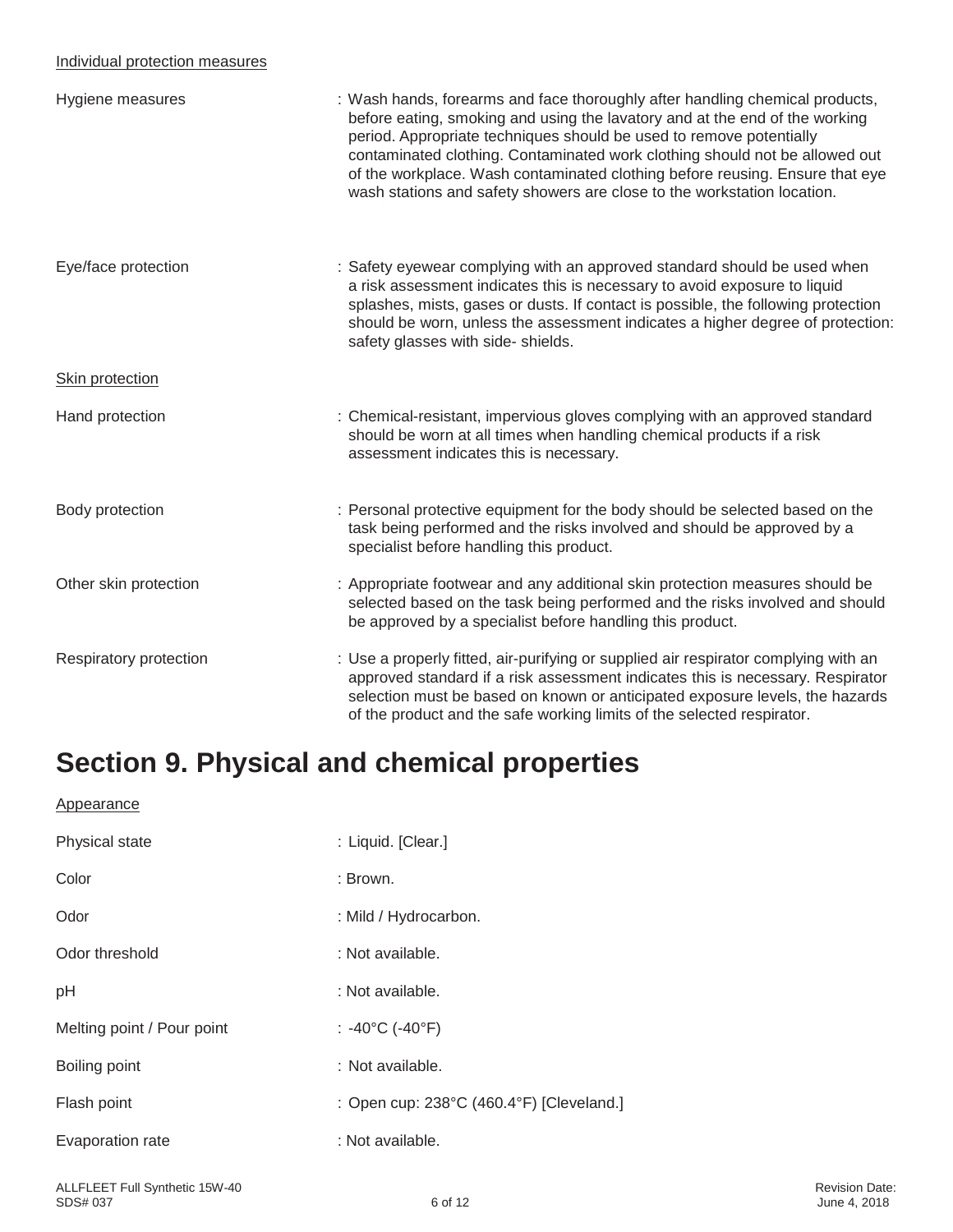| Flammability (solid, gas)                       | : Not available.                                                                                                                   |
|-------------------------------------------------|------------------------------------------------------------------------------------------------------------------------------------|
| Lower and upper explosive<br>(flammable) limits | : Not available.                                                                                                                   |
| Vapor pressure                                  | : Not available.                                                                                                                   |
| Vapor density                                   | : Not available.                                                                                                                   |
| Relative density                                | : 0.8576                                                                                                                           |
| Solubility                                      | : Not available.                                                                                                                   |
| Partition coefficient: n- octanol/water         | $:$ Not available.                                                                                                                 |
| Auto-ignition temperature                       | : Not available.                                                                                                                   |
| Decomposition temperature                       | : Not available.                                                                                                                   |
| Viscosity                                       | : Kinematic: $0.146 \text{ cm}^2/\text{s}$ (14.6 cSt) (100 $^{\circ}$ C)<br>Kinematic: 1.032 cm <sup>2</sup> /s (103.2 cSt) (40°C) |

### **Section 10. Stability and reactivity**

| Reactivity                         | : No specific test data related to reactivity available for this product or its<br>ingredients.           |
|------------------------------------|-----------------------------------------------------------------------------------------------------------|
| Chemical stability                 | : The product is stable.                                                                                  |
| Possibility of hazardous reactions | : Under normal conditions of storage and use, hazardous reactions will not occur.                         |
| Conditions to avoid                | : No specific data.                                                                                       |
| Incompatible materials             | : Reactive or incompatible with the following materials: oxidizing materials.                             |
| Hazardous decomposition products   | : Under normal conditions of storage and use, hazardous decomposition products<br>should not be produced. |

### **Section 11. Toxicological information**

### Information on toxicological effects

#### Acute toxicity

| Product/ingredient name | Result      | <b>Species</b> | Dose         | Exposure |
|-------------------------|-------------|----------------|--------------|----------|
| Diphenylamine           | LD50 Dermal | Rabbit         | >5000 mg/kg  |          |
|                         | LD50 Oral   | Rat            | 1120 mg/kg   |          |
| Ethylenediamine         | LD50 Oral   | Rat            | $1200$ mg/kg |          |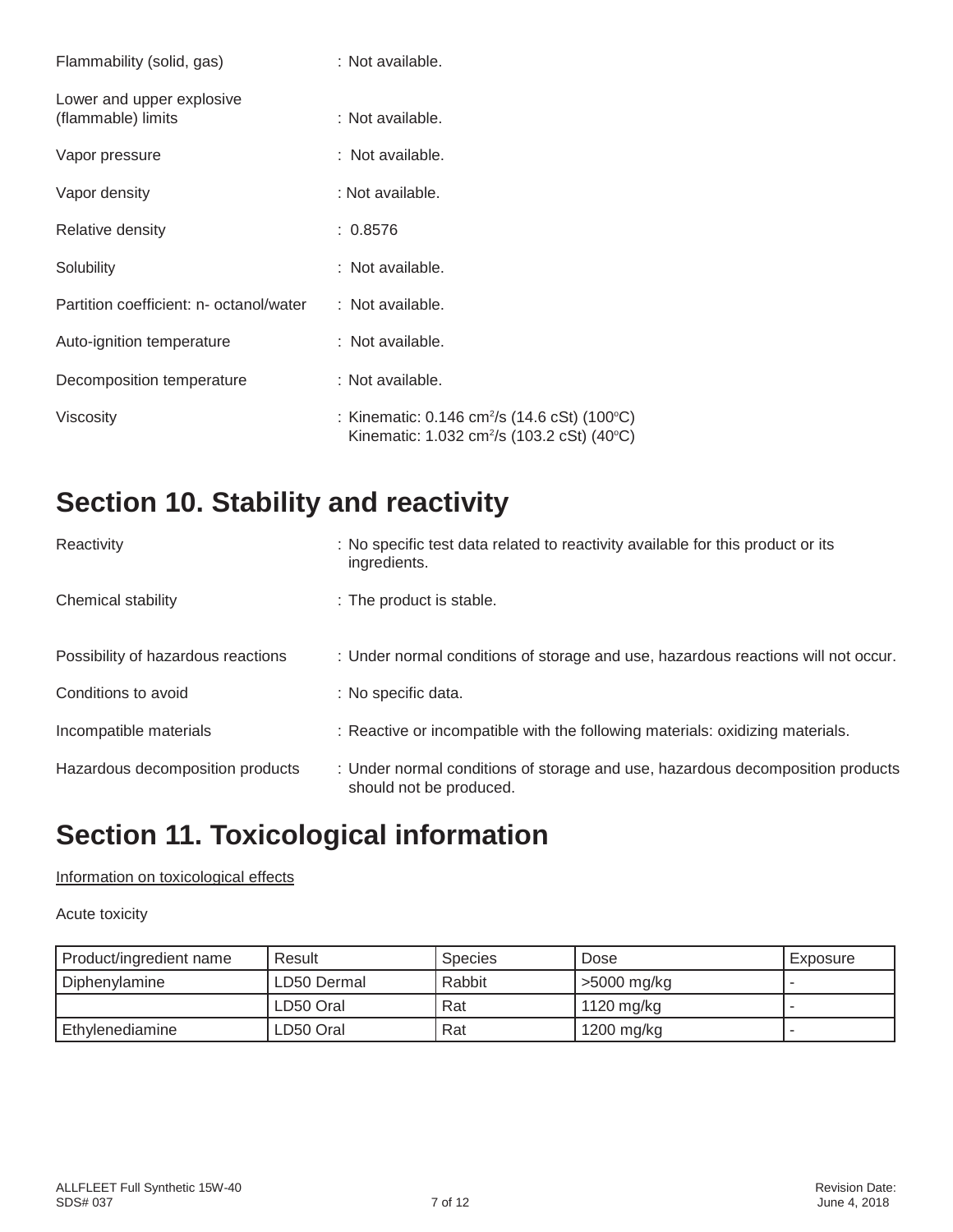| Product/ingredient name | Result                   | <b>Species</b> | Score | Exposure             | Observation |
|-------------------------|--------------------------|----------------|-------|----------------------|-------------|
| Ethylenediamine         | Eyes - Severe irritant   | Rabbit         |       | 24 hours $750 \mu g$ |             |
|                         | Eyes - Severe irritant   | Rabbit         |       | 750 µg               |             |
|                         | Skin - Moderate irritant | Rabbit         |       | 450 mg               |             |
|                         | Skin - Severe irritant   | Rabbit         |       | 24 hours 10 mg       |             |

**Sensitization** 

There is no data available.

**Carcinogenicity** There is no data available.

#### Specific target organ toxicity (single exposure) There is no data available.

#### Specific target organ toxicity (repeated exposure)

| Name                                                    | Category   | Route of exposure                                                                        | Target organs                         |  |  |  |
|---------------------------------------------------------|------------|------------------------------------------------------------------------------------------|---------------------------------------|--|--|--|
| Diphenylamine                                           | Category 2 | Oral                                                                                     | kidneys, liver and spleen             |  |  |  |
| <b>Aspiration hazard</b><br>There is no data available. |            |                                                                                          |                                       |  |  |  |
| Information on the likely routes<br>of exposure         |            | : Dermal contact. Eye contact. Inhalation. Ingestion.                                    |                                       |  |  |  |
| Potential acute health effects                          |            |                                                                                          |                                       |  |  |  |
| Eye contact                                             |            | : No known significant effects or critical hazards.                                      |                                       |  |  |  |
| Inhalation                                              |            | : May cause allergy or asthma symptoms or breathing difficulties if inhaled.             |                                       |  |  |  |
| Skin contact                                            |            | : May cause an allergic skin reaction.                                                   |                                       |  |  |  |
| Ingestion                                               |            | : No known significant effects or critical hazards.                                      |                                       |  |  |  |
|                                                         |            | Symptoms related to the physical, chemical and toxicological characteristics             |                                       |  |  |  |
| Eye contact                                             |            | : No known significant effects or critical hazards.                                      |                                       |  |  |  |
| Inhalation                                              |            | : Adverse symptoms may include the following: wheezing and breathing difficulties        |                                       |  |  |  |
|                                                         |            | asthma                                                                                   |                                       |  |  |  |
| Skin contact                                            |            | : Adverse symptoms may include the following: irritation redness                         |                                       |  |  |  |
| Ingestion                                               |            | : No known significant effects or critical hazards.                                      |                                       |  |  |  |
|                                                         |            | Delayed and immediate effects and also chronic effects from short and long term exposure |                                       |  |  |  |
| Short term exposure                                     |            |                                                                                          |                                       |  |  |  |
| Potential immediate effects                             |            | : No known significant effects or critical hazards.                                      |                                       |  |  |  |
| Potential delayed effects                               |            | : No known significant effects or critical hazards.                                      |                                       |  |  |  |
| ALLFLEET Full Synthetic 15W-40<br>SDS# 037              |            | 8 of 12                                                                                  | <b>Revision Date:</b><br>June 4, 2018 |  |  |  |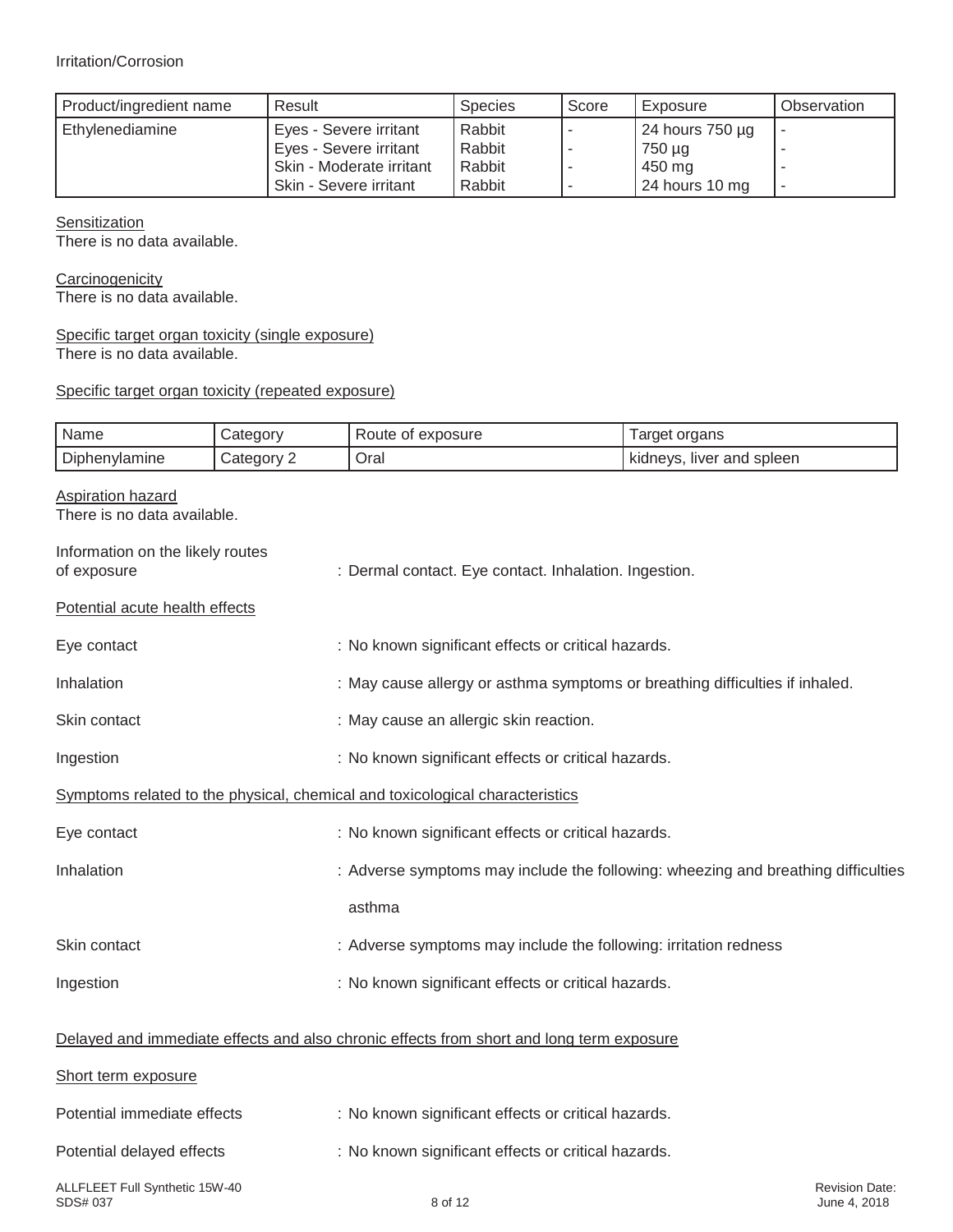#### Long term exposure

| Potential immediate effects      | : No known significant effects or critical hazards.                                                       |
|----------------------------------|-----------------------------------------------------------------------------------------------------------|
| Potential delayed effects        | : No known significant effects or critical hazards.                                                       |
| Potential chronic health effects |                                                                                                           |
| General                          | : Once sensitized, a severe allergic reaction may occur when subsequently ex<br>posed to very low levels. |
| Carcinogenicity                  | : No known significant effects or critical hazards.                                                       |
| Mutagenicity                     | : No known significant effects or critical hazards.                                                       |
| Teratogenicity                   | : No known significant effects or critical hazards.                                                       |
| Developmental effects            | : No known significant effects or critical hazards.                                                       |
| <b>Fertility effects</b>         | : No known significant effects or critical hazards.                                                       |
| Numerical measures of toxicity   |                                                                                                           |

Acute toxicity estimates There is no data available.

### **Section 12. Ecological information**

#### **Toxicity**

| Product/ingredient name | Result                             | <b>Species</b>                            | Exposure |
|-------------------------|------------------------------------|-------------------------------------------|----------|
| Diphenylamine           | Acute EC50 2.17 mg/L Fresh water   | Algae - Pseudokirchneriella subcapitata - | 72 hours |
|                         |                                    | Exponential growth phase                  |          |
|                         | Acute EC50 1.2 mg/L Fresh water    | Daphnia - Daphnia magna - New born        | 48 hours |
|                         | Acute LC50 2.2 ppm Fresh water     | Fish - Oncorhynchus mykiss                | 96 hours |
|                         | Chronic NOEC 0.37 mg/L Fresh water | Algae - Pseudokirchneriella subcapitata - | 72 hours |
|                         |                                    | Exponential growth phase                  |          |
| Ethylenediamine         | Acute EC50 100000 µg/l Fresh water | Algae - Chlorella pyrenoidosa             | 96 hours |
|                         | Acute LC50 46000 µg/l Fresh water  | Daphnia - Daphnia magna                   | 48 hours |
|                         | Acute LC50 220000 µg/l Fresh water | Fish - Pimephales promelas                | 96 hours |
|                         | Chronic NOEC 160 µg/l Fresh water  | Daphnia - Daphnia magna                   | 21 days  |

#### Persistence and degradability

There is no data available.

#### Bioaccumulative potential

| Product/ingredient name | $\textsf{logP}$<br>ow | <b>BCF</b> | Potential |
|-------------------------|-----------------------|------------|-----------|
| Diphenylamine           | ົ<br>ິບ.ບ             | 151.36     | low       |
| Ethylenediamine         | $\cap$<br>.UZ         |            | low       |

#### Mobility in soil

Soil/water partition coefficient (KOC) : There is no data available.

Other adverse effects : No known significant effects or critical hazards.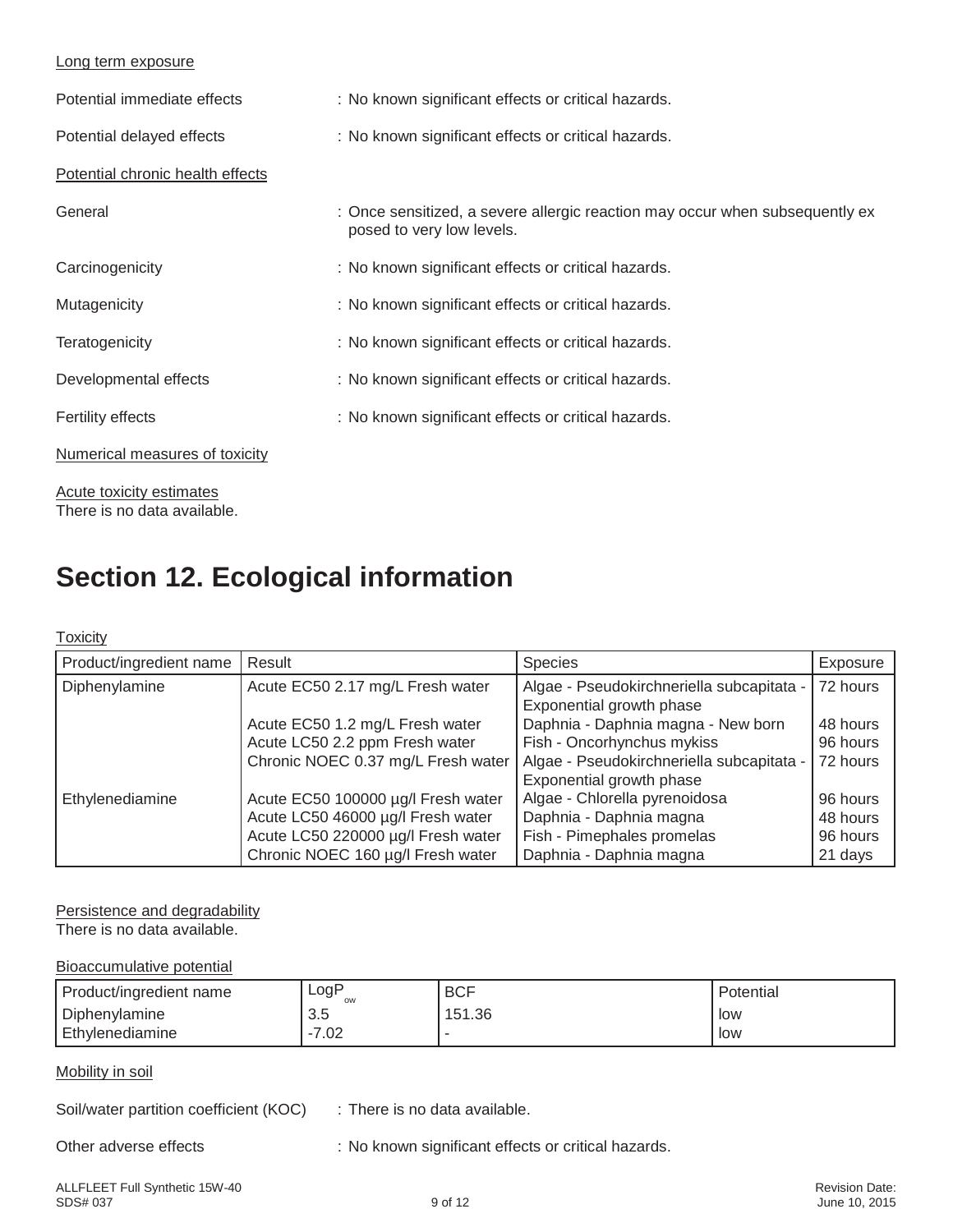### **Section 13. Disposal considerations**

Disposal methods : The generation of waste should be avoided or minimized wherever possible. Disposal of this product, solutions and any by-products should comply with the requirements of environmental protection and waste disposal legislation and any regional local authority requirements. Dispose of surplus and non-recyclable products via a licensed waste disposal contractor. Waste should not be disposed of untreated to the sewer unless fully compliant with the requirements of all authorities with jurisdiction. Waste packaging should be recycled. Incineration or landfill should only be considered when recycling is not feasible. This material and its container must be disposed of in a safe way. Care should be taken when handling empty containers that have not been cleaned or rinsed out. Empty containers or liners may retain some product resi dues. Avoid dispersal of spilled material and runoff and contact with soil, water ways, drains and sewers.

### **Section 14. Transport information**

|                            | <b>DOT Classification</b> | <b>IMDG</b>    | <b>IATA</b>    |
|----------------------------|---------------------------|----------------|----------------|
| UN number                  | Not regulated.            | Not regulated. | Not regulated. |
| UN proper shipping name    |                           |                |                |
| Transport hazard class(es) |                           |                |                |
| Packing group              |                           |                |                |
| Environmental hazards      | No.                       | No.            | No.            |
| Additional information     |                           |                |                |

AERG : Not applicable.

- Special precautions for user : Transport within user's premises: always transport in closed containers that are upright and secure. Ensure that persons transporting the product know what to do in the event of an accident or spillage.
- Transport in bulk according to : Not available. Annex II of MARPOL 73/78 and the IBC Code
- 

# **Section 15. Regulatory information**

| U.S. Federal regulations                                         | : United States inventory (TSCA 8b): All components are listed or exempted.<br>Clean Water Act (CWA) 307: Phosphorodithioic acid, O,O-di-C1-14-alkyl esters,<br>zinc salts<br>Clean Water Act (CWA) 311: Ethylenediamine |                                        |
|------------------------------------------------------------------|--------------------------------------------------------------------------------------------------------------------------------------------------------------------------------------------------------------------------|----------------------------------------|
| Clean Air Act Section 112<br>(b) Hazardous Air Pollutants (HAPs) | : Not listed                                                                                                                                                                                                             |                                        |
| Clean Air Act Section 602<br>Class I Substances                  | : Not listed                                                                                                                                                                                                             |                                        |
| Clean Air Act Section 602<br>Class II Substances                 | : Not listed                                                                                                                                                                                                             |                                        |
| <b>DEA List I Chemicals</b><br>(Precursor Chemicals)             | : Not listed                                                                                                                                                                                                             |                                        |
| ALLFLEET Full Synthetic 15W-40<br>SDS# 037                       | 10 of 12                                                                                                                                                                                                                 | <b>Revision Date:</b><br>June 10, 2015 |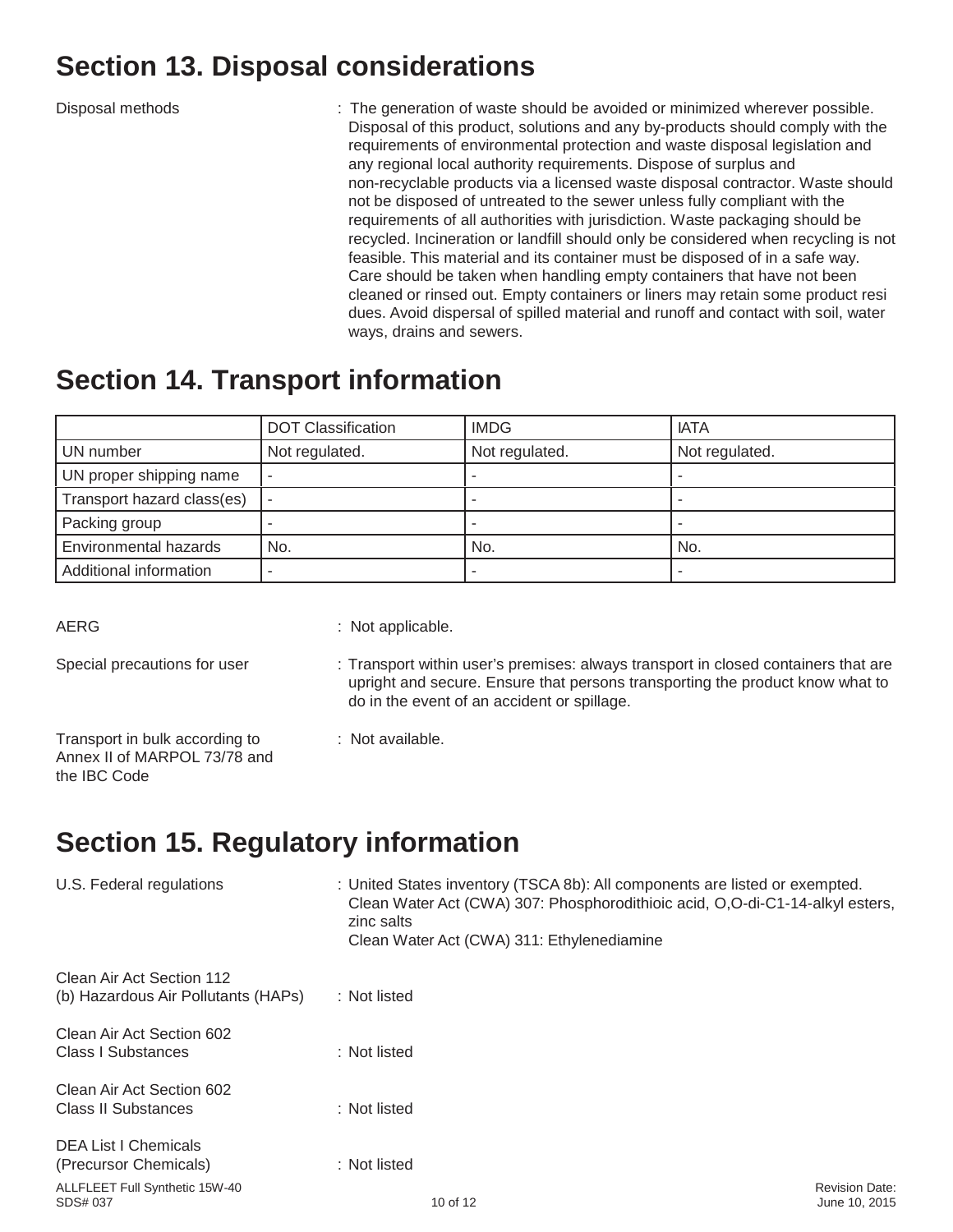#### SARA 302/304

#### Composition/information on ingredients

| Name            | %   | <b>EHS</b> | SARA 302 TPQ |           |       | SARA 304 RQ |
|-----------------|-----|------------|--------------|-----------|-------|-------------|
|                 |     |            | (lbs)        | (gallons) | (lbs) | (gallons)   |
| Ethylenediamine | ↑ ላ | Yes.       | 10000        | 1337.     | 5000  | 668.5       |

SARA 304 RQ : 2631578.9 lbs / 1194736.8 kg [368022.5 gal / 1393116.7 L]

SARA 311/312

Classification : Immediate (acute) health hazard Delayed (chronic) health hazard

Composition/information on ingredients

| Name            | %          | Fire hazard | Sudden release<br>of pressure | Reactive | Immediate (acute)<br>health hazard | Delayed (chronic)<br>health hazard |
|-----------------|------------|-------------|-------------------------------|----------|------------------------------------|------------------------------------|
| Diphenvlamine   | 0.1<br>- 1 | No.         | No.                           | No.      | Yes.                               | Yes.                               |
| Ethylenediamine | 0.1<br>- 1 | Yes.        | No.                           | No.      | Yes.                               | No.                                |

#### State regulations

| <b>Massachusetts</b>   | : None of the components are listed.                                                                                                                                        |
|------------------------|-----------------------------------------------------------------------------------------------------------------------------------------------------------------------------|
| New York<br>New Jersey | : None of the components are listed.<br>: The following components are listed: Distillates, hydrotreated heavy paraffinic;<br>Distillates, solvent-dewaxed heavy paraffinic |
| Pennsylvania           | : None of the components are listed.                                                                                                                                        |

California Prop. 65

WARNING: This product contains less than 0.1% of a chemical known to the State of California to cause cancer.

| Ingredient<br>name   | Cancer | roductive<br>. Repro | $\ddot{\phantom{0}}$<br>level<br>significant<br>risk<br>No. | acceptable dosage level<br>Maximun |
|----------------------|--------|----------------------|-------------------------------------------------------------|------------------------------------|
| <br>OIIS<br>Parattır | Yes.   | No.                  | No.                                                         | No.                                |

#### International regulations

#### Chemical Weapon Convention List Schedules I, II & III Chemicals

| Ingredient name  | name<br>List | Status |
|------------------|--------------|--------|
| Not listed.<br>. |              |        |

#### Montreal Protocol (Annexes A, B, C, E)

| $\cdots$<br>ngredient<br>name | name<br>∟lS† | <b>Status</b> |
|-------------------------------|--------------|---------------|
| Not listed.<br>.              |              |               |

#### Stockholm Convention on Persistent Organic Pollutants

| name<br>. пэпт.  | $n \sim m$<br>_IS'<br>name<br>$\sim$ | Status<br>. |
|------------------|--------------------------------------|-------------|
| Not listed.<br>. |                                      |             |